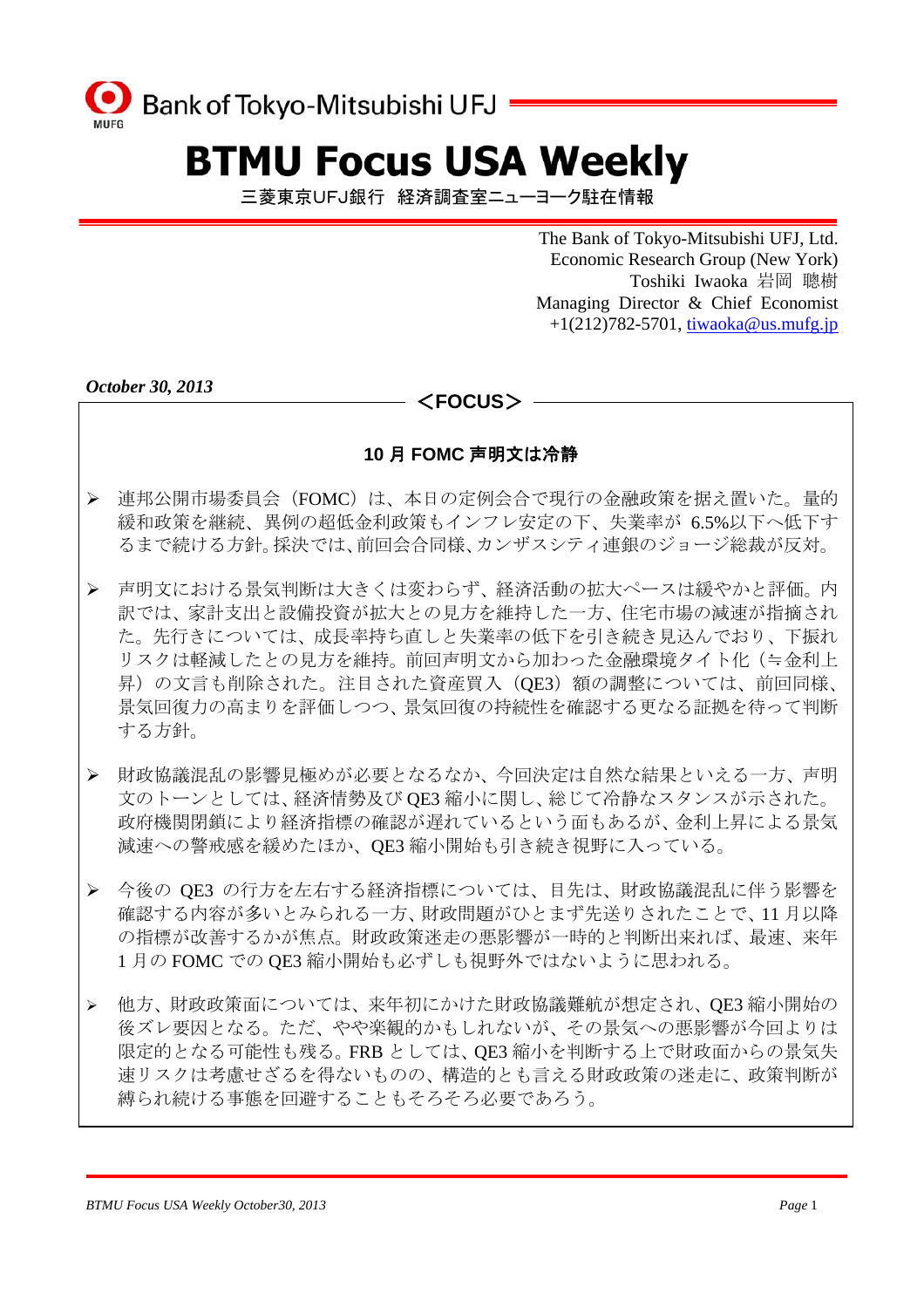#### <**FOCUS**> **10** 月 **FOMC** 声明文は冷静

#### 現状維持

連邦公開市場委員会(FOMC)は、本日の定例会合で現行の金融政策を据え置いた。MBS 及び国債買入(各々月 400 億ドル、450 億ドル)を継続、異例の超低金利政策もインフレ安定 の下、失業率が 6.5%以下へ低下するまで続ける方針。

 採決は、前回 9 月会合同様、カンザスシティ連銀のジョージ総裁が、長期かつ高度の金融緩 和は将来の経済・金融不均衡リスクを高めており、インフレ期待を高める可能性もあるとし反 対票を投じた。

#### 金利上昇への警戒が後退、資産買入調整に向けた様子見姿勢を維持

 声明文における景気判断は前回 9 月会合時から大きくは変わらなかった。経済活動の拡大ペ ースについては、「緩やか(moderate)」との評価が維持された。内訳では、家計支出と設備 投資が拡大との見方を維持した一方、住宅市場については、「ここ数ヵ月、回復ペースが幾分 鈍化した(slowed somewhat)」と下方修正、財政政策による成長抑制との表現は維持された。 インフレに関する評価も、「長期目標を下回っているが、長期のインフレ期待は安定」で不変。

 先行きについては、成長ペースの持ち直しと失業率の緩やかな低下を引き続き見込んでおり、 下振れリスクは軽減したとの見方を維持した。また、前回声明文から加わった「金融環境のタ イト化(≒金利上昇)が続いた場合には、景気や労働市場の回復ペースを遅らせる可能性があ る」との文言はこのところの金利低下を受けて削除されている。

 資産買入(QE3)額の調整については、前回同様、基調としての景気回復力の高まりを評価 しつつ、「景気回復の持続性を確認する更なる証拠を待って(await more evidence that progress will be sustained) | 判断するとの文言が維持された。

#### 冷静だった**?**声明文

 今回の FOMC では、金融市場で予想されていた通り政策変更は無かった。民間部門主導の 緩やかな回復が続いている一方、財政協議混乱(政府機関閉鎖・デフォルト懸念)の影響見極 めが必要となるなか、自然な結果といえる。

 他方、声明文のトーンとしては、経済情勢及び QE3 縮小に関し、総じて冷静なスタンスが 示された。景気判断が大きくは変わっていない点については、政府機関閉鎖によって経済指標 の確認が遅れているだけという面もあるが、金利上昇による景気減速への警戒感を緩めている ほか、財政政策に関する文言も前月から据え置かれた。また、QE3 については、さらなる経 済指標により経済情勢改善の持続性を確認してからとしつつ、買入額の縮小開始も引き続き視 野に入っていることが示されている。

#### ポイントは **11** 月以降の経済指標

QE3 の行方は引き続き今後の経済指標に左右されるが、目先公表される経済指標は、財政 協議混乱に伴う影響を確認する内容が多いと予想される。9 月の小売売上は単月では底堅さを 示したが、基調としては消費マインド悪化を受けて幾分減速方向と考えられるほか(次頁図)、 今朝公表された 10月の ADP 雇用統計も前月差+13 万人増 $^1$ とやや弱めの動きとなっている。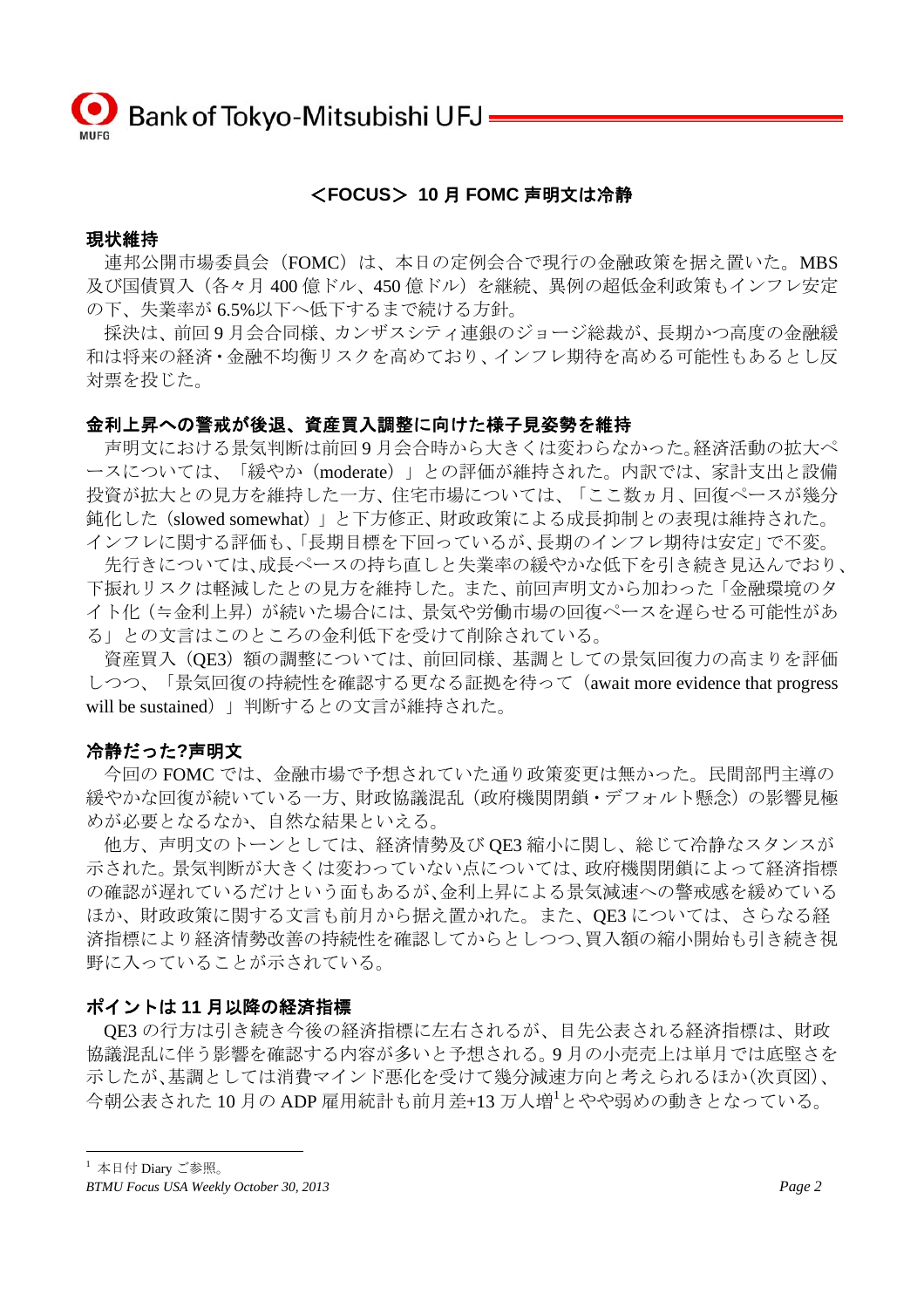

 一方、9 月~10 月の経済指標は、財政協議混乱 の悪影響が最も大きく出るタイミングである。財 政問題がひとまず先送りされたことで、11 月以降 の経済指標も悪化が続く公算はさほど大きくない。 財政政策迷走の悪影響が一時的と判断出来れば、 最速、来年 1 月の FOMC での QE3 縮小開始も必ず しも視野外ではないように思われる。

## 今一つの焦点は財政協議の混乱度合い、**FRB** の財 政政策との距離感

 他方、QE3 縮小のタイミングを予測する上での もう一つの焦点は、今後の財政協議混乱の度合い である。財政問題は政治次第であり、読み難いが、



本日から始まった超党派委員会による財政協議(12 月 13 日期限)で大きな成果は得られない とみられるほか、来年初の暫定予算・債務上限引き上げ(各々、1月15日、2月7日期限)を 巡る混乱も予想される一方、今月中旬にかけた財政協議が与野党双方にとって不毛だったこと を踏まえると、更なる先送り策に過ぎないにせよ、今回程の混乱は回避する格好で妥協が図ら れる可能性はあるのではないか。その場合には、民間部門の回復力が徐々に改善するなか、景 気への悪影響が軽微にとどまる展開が想定される。

 今回の声明文から、FRB が迷走する財政政策との距離を置きつつあるのかどうかをはっき り読み取ることは難しいほか、今後、財政面からの景気下押しについての評価が厳しくなる可 能性もあり、今後、確認していく必要がある。ただ、米国における政府の役割を巡る対立は構 造的であり、財政政策について少なくとも来年の中間選挙までは大きな改善は期待し難い。 FRB としては、財政面からの景気失速リスクは考慮せざるを得ないものの、財政政策に政策 判断が縛られ続けることを避ける必要があることも事実だろう。

 $<$ FOCUS $>$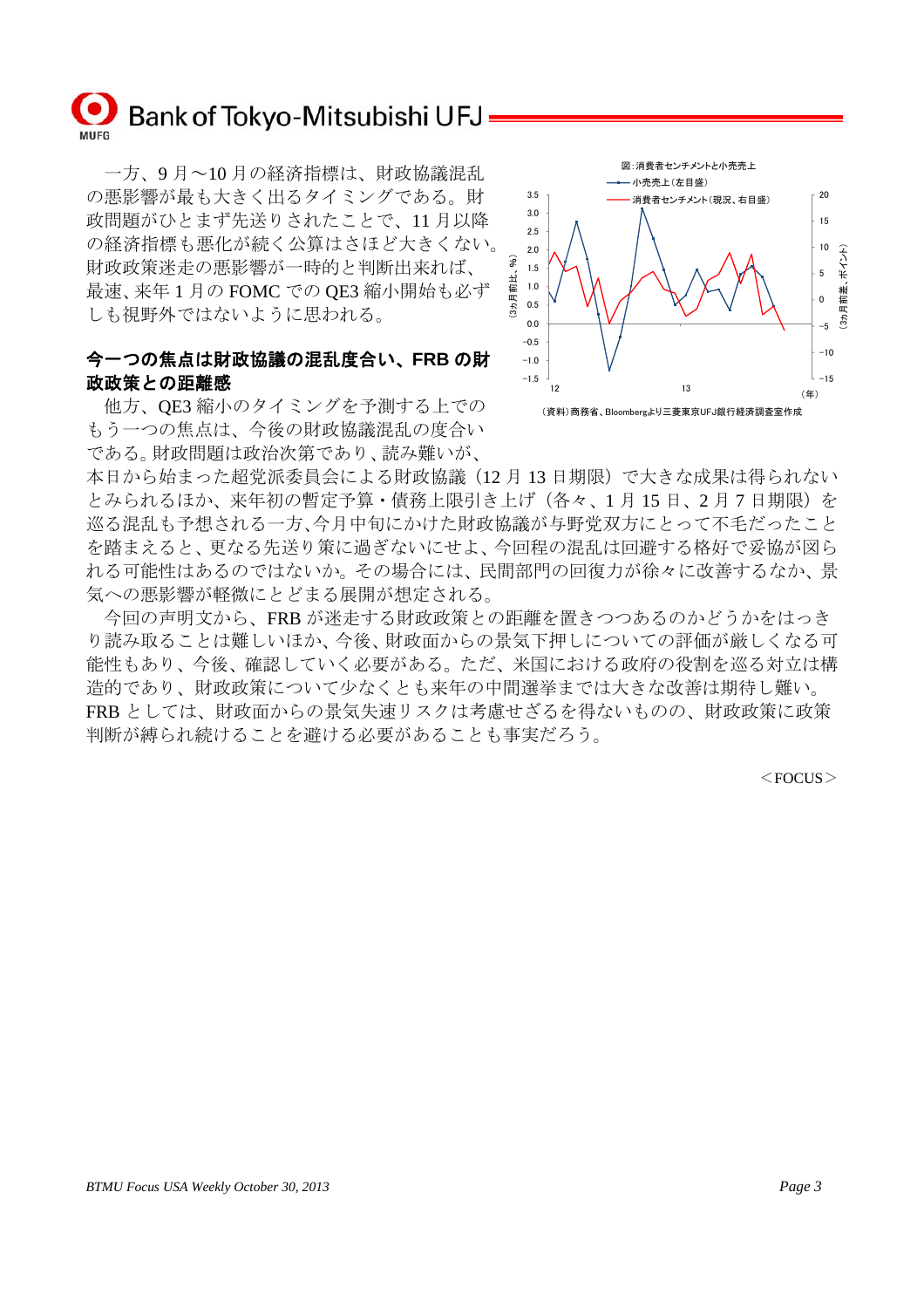## Bank of Tokyo-Mitsubishi UFJ = **MUFG**

FOMC 声明文

| ゠ ◡៲៴៲◡ ┌╴ヮ」へ                                                                                                                                                                                                                                                                                                                                                                                                                                                                                                                                                                                                                                                                                                                                                                                                                                                                                                                                                                                                                                                                                                                                                                                                                                                                                                                                             |                                                                                                                                                                                                                                                                                                                                                                                                                                                                                                                                                                                                                                                                                                                                                                                                                                                                                                                                                                                                                                                                                                                                                                                                                                                                                                                                                                   |
|-----------------------------------------------------------------------------------------------------------------------------------------------------------------------------------------------------------------------------------------------------------------------------------------------------------------------------------------------------------------------------------------------------------------------------------------------------------------------------------------------------------------------------------------------------------------------------------------------------------------------------------------------------------------------------------------------------------------------------------------------------------------------------------------------------------------------------------------------------------------------------------------------------------------------------------------------------------------------------------------------------------------------------------------------------------------------------------------------------------------------------------------------------------------------------------------------------------------------------------------------------------------------------------------------------------------------------------------------------------|-------------------------------------------------------------------------------------------------------------------------------------------------------------------------------------------------------------------------------------------------------------------------------------------------------------------------------------------------------------------------------------------------------------------------------------------------------------------------------------------------------------------------------------------------------------------------------------------------------------------------------------------------------------------------------------------------------------------------------------------------------------------------------------------------------------------------------------------------------------------------------------------------------------------------------------------------------------------------------------------------------------------------------------------------------------------------------------------------------------------------------------------------------------------------------------------------------------------------------------------------------------------------------------------------------------------------------------------------------------------|
| 前回 (9月17·18日)                                                                                                                                                                                                                                                                                                                                                                                                                                                                                                                                                                                                                                                                                                                                                                                                                                                                                                                                                                                                                                                                                                                                                                                                                                                                                                                                             | 今回 (10月29·30日)                                                                                                                                                                                                                                                                                                                                                                                                                                                                                                                                                                                                                                                                                                                                                                                                                                                                                                                                                                                                                                                                                                                                                                                                                                                                                                                                                    |
| 景気・物価の現状判断<br>Information received since the Federal Open Market<br>Committee met in July suggests that economic activity has<br>been expanding at a moderate pace. Some indicators of<br>labor market conditions have shown further improvement<br>in recent months, but the unemployment rate remains<br>elevated. Household spending and business fixed<br>investment advanced, and the housing sector has been<br>strengthening, but mortgage rates have risen further and<br>fiscal policy is restraining economic growth. Apart from<br>fluctuations due to changes in energy prices, inflation has<br>been running below the Committee's longer-run objective,<br>but longer-term inflation expectations have remained<br>stable                                                                                                                                                                                                                                                                                                                                                                                                                                                                                                                                                                                                                   | 景気・物価の現状判断<br>Information received since the Federal Open Market<br>Committee met in September generally suggests that<br>economic activity has continued to expand at a moderate<br>pace. Indicators of labor market conditions have shown<br>some further improvement, but the unemployment rate<br>remains elevated. Available data suggest that household<br>spending and business fixed investment advanced, while<br>the recovery in the housing sector slowed somewhat in<br>recent months. Fiscal policy is restraining economic<br>growth. Apart from fluctuations due to changes in energy<br>prices, inflation has been running below the Committee's<br>longer-run<br>objective,<br>longer-term<br>inflation<br>but<br>expectations have remained stable.                                                                                                                                                                                                                                                                                                                                                                                                                                                                                                                                                                                             |
| 景気・物価の見通し<br>Consistent with its statutory mandate, the Committee<br>seeks to foster maximum employment and price stability.<br>The Committee expects that, with appropriate policy<br>accommodation, economic growth will pick up from its<br>recent pace and the unemployment rate will gradually<br>decline toward levels the Committee judges consistent<br>with its dual mandate. The Committee sees the downside<br>risks to the outlook for the economy and the labor market<br>as having diminished, on net, since last fall, but the<br>tightening of financial conditions observed in recent<br>months, if sustained, could slow the pace of improvement<br>in the economy and labor market. The Committee<br>recognizes that inflation persistently below its 2 percent<br>objective could pose risks to economic performance, but it<br>anticipates that inflation will move back toward its<br>objective over the medium term.                                                                                                                                                                                                                                                                                                                                                                                                               | 景気・物価の見通し<br>Consistent with its statutory mandate, the Committee<br>seeks to foster maximum employment and price stability.<br>The Committee expects that, with appropriate policy<br>accommodation, economic growth will pick up from its<br>recent pace and the unemployment rate will gradually<br>decline toward levels the Committee judges consistent<br>with its dual mandate. The Committee sees the downside<br>risks to the outlook for the economy and the labor market<br>as having diminished, on net, since last fall.<br>$($ The<br>tightening of financial conditions $\circ$ <b>i</b> $\mathbb{R}$ if $\mathbb{R}$ if The<br>Committee recognizes that inflation persistently below its<br>percent objective could pose risks to economic<br>performance, but it anticipates that inflation will move<br>back toward its objective over the medium term.                                                                                                                                                                                                                                                                                                                                                                                                                                                                                        |
| 金融政策/FF 金利誘導目標<br>Taking into account the extent of federal fiscal<br>retrenchment, the Committee sees the improvement in<br>economic activity and labor market conditions since it<br>began its asset purchase program a year ago as consistent<br>with growing underlying strength in the broader economy.<br>However, the Committee decided to await more evidence<br>that progress will be sustained before adjusting the pace of<br>its purchases. Accordingly, the Committee decided to<br>continue purchasing additional agency mortgage-backed<br>securities at a pace of \$40 billion per month and<br>longer-term Treasury securities at a pace of \$45 billion per<br>month. The Committee is maintaining its existing policy<br>of reinvesting principal payments from its holdings of<br>agency debt and agency mortgage-backed securities in<br>agency mortgage-backed securities and of rolling over<br>maturing Treasury securities at auction. Taken together,<br>these actions should maintain downward pressure on<br>longer-term interest rates, support mortgage markets, and<br>help to make broader financial conditions more<br>accommodative, which in turn should promote a stronger<br>economic recovery and help to ensure that inflation, over<br>time, is at the rate most consistent with the Committee's<br>dual mandate. | 金融政策/FF 金利誘導目標<br>Taking into account the extent of federal fiscal<br>retrenchment over the past year, the Committee sees the<br>improvement in economic activity and labor market<br>conditions since it began its asset purchase program as<br>consistent with growing underlying strength in the broader<br>economy. However, the Committee decided to await more<br>evidence that progress will be sustained before adjusting<br>the pace of its purchases. Accordingly, the Committee<br>decided to continue purchasing additional agency<br>mortgage-backed securities at a pace of \$40 billion per<br>month and longer-term Treasury securities at a pace of<br>\$45 billion per month. The Committee is maintaining its<br>existing policy of reinvesting principal payments from its<br>holdings of agency debt and agency mortgage-backed<br>securities in agency mortgage-backed securities and of<br>rolling over maturing Treasury securities at auction. Taken<br>together, these actions should maintain downward<br>pressure on longer-term interest rates, support mortgage<br>markets, and help to make broader financial conditions<br>more accommodative, which in turn should promote a<br>stronger economic recovery and help to ensure that<br>inflation, over time, is at the rate most consistent with the<br>Committee's dual mandate. |
| The Committee will closely monitor incoming information<br>on economic and financial developments in coming<br>months and will continue its purchases of Treasury and                                                                                                                                                                                                                                                                                                                                                                                                                                                                                                                                                                                                                                                                                                                                                                                                                                                                                                                                                                                                                                                                                                                                                                                     | The Committee will closely monitor incoming information<br>on economic and financial developments in coming<br>months and will continue its purchases of Treasury and                                                                                                                                                                                                                                                                                                                                                                                                                                                                                                                                                                                                                                                                                                                                                                                                                                                                                                                                                                                                                                                                                                                                                                                             |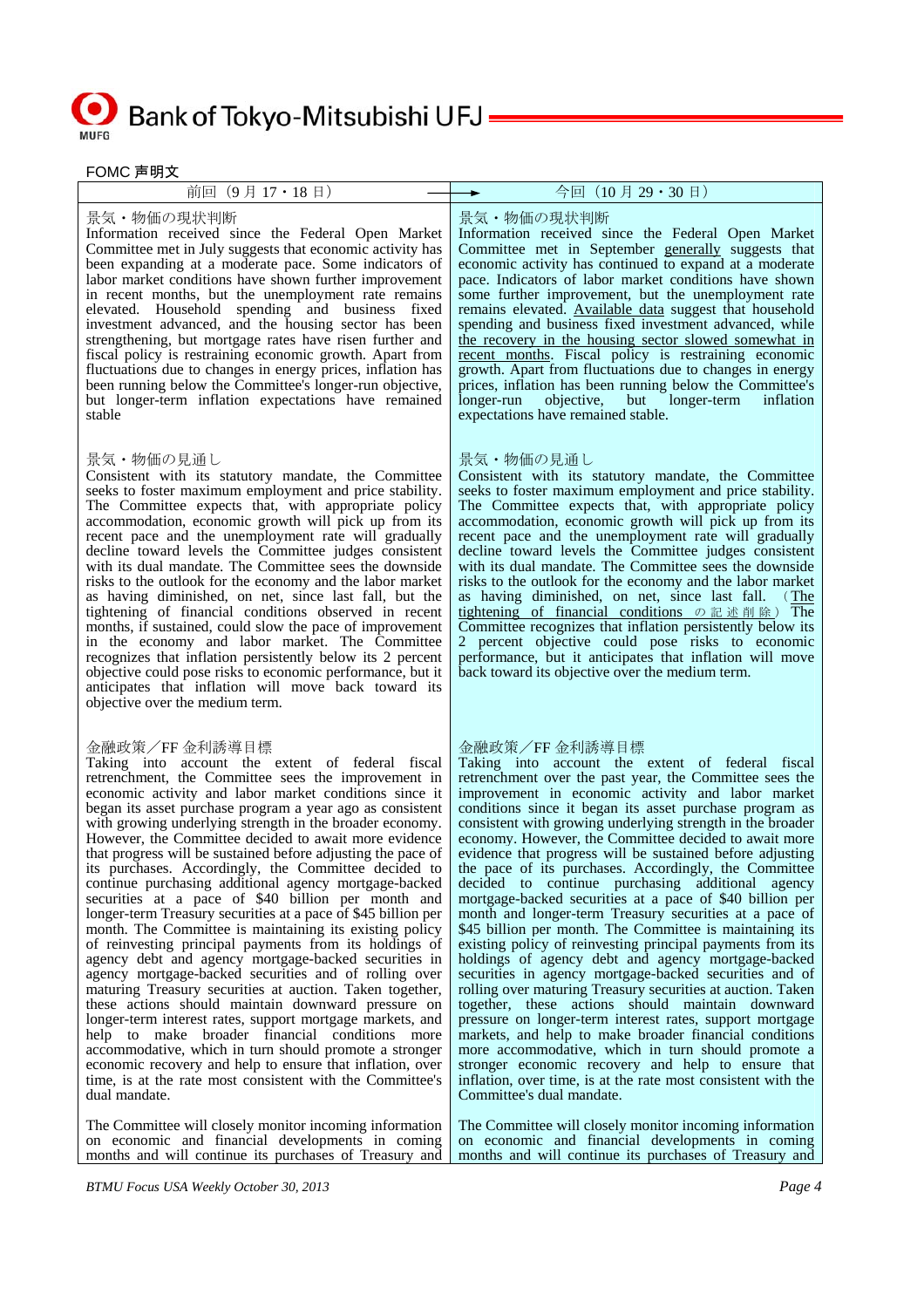

## Bank of Tokyo-Mitsubishi UFJ -

agency mortgage-backed securities, and employ its other policy tools as appropriate, until the outlook for the labor market has improved substantially in a context of price stability. In judging when to moderate the pace of asset purchases, the Committee will, at its coming meetings, assess whether incoming information continues to support the Committee's expectation of ongoing improvement in labor market conditions and inflation moving back toward its longer-run objective. Asset purchases are not on a preset course, and the Committee's decisions about their pace will remain contingent on the Committee's economic outlook as well as its assessment of the likely efficacy and costs of such purchases.

To support continued progress toward maximum employment and price stability, the Committee today reaffirmed its view that a highly accommodative stance of monetary policy will remain appropriate for a considerable time after the asset purchase program ends and the economic recovery strengthens. In particular, the Committee decided to keep the target range for the federal funds rate at 0 to 1/4 percent and currently anticipates that this exceptionally low range for the federal funds rate will be appropriate at least as long as the unemployment rate remains above 6-1/2 percent, inflation between one and two years ahead is projected to be no more than a half percentage point above the Committee's 2 percent longer-run goal, and longer-term inflation expectations continue to be well anchored. In determining how long to maintain a highly accommodative stance of monetary policy, the Committee will also consider other information, including additional measures of labor market conditions, indicators of inflation pressures and inflation expectations, and readings on financial developments. When the Committee decides to begin to remove policy accommodation, it will take a balanced approach consistent with its longer-run goals of maximum employment and inflation of 2 percent.

#### 投票結果

Voting for the FOMC monetary policy action were: Ben S. Bernanke, Chairman; William C. Dudley, Vice Chairman; James Bullard; Charles L. Evans; Jerome H. Powell; Eric S. Rosengren; Jeremy C. Stein; Daniel K. Tarullo; and Janet L. Yellen. Voting against the action was Esther L. George, who was concerned that the continued high level of monetary accommodation increased the risks of future economic and financial imbalances and, over time, could cause an increase in long-term inflation expectations.

(注)下線部分は前回からの変更箇所。

(資料)FOMC 資料より三菱東京 UFJ 銀行経済調査室作成

agency mortgage-backed securities, and employ its other policy tools as appropriate, until the outlook for the labor market has improved substantially in a context of price stability. In judging when to moderate the pace of asset purchases, the Committee will, at its coming meetings, assess whether incoming information continues to support the Committee's expectation of ongoing improvement in labor market conditions and inflation moving back toward its longer-run objective. Asset purchases are not on a preset course, and the Committee's decisions about their pace will remain contingent on the Committee's economic outlook as well as its assessment of the likely efficacy and costs of such purchases

To support continued progress toward maximum employment and price stability, the Committee today reaffirmed its view that a highly accommodative stance of monetary policy will remain appropriate for a considerable time after the asset purchase program ends and the economic recovery strengthens. In particular, the Committee decided to keep the target range for the federal funds rate at 0 to 1/4 percent and currently anticipates that this exceptionally low range for the federal funds rate will be appropriate at least as long as the unemployment rate remains above 6-1/2 percent, inflation between one and two years ahead is projected to be no more than a half percentage point above the Committee's 2 percent longer-run goal, and longer-term inflation expectations continue to be well anchored. In determining how long to maintain a highly accommodative stance of monetary policy, the Committee will also consider other information, including additional measures of labor market conditions, indicators of inflation pressures and inflation expectations, and readings on financial developments. When the Committee decides to begin to remove policy accommodation, it will take a balanced approach consistent with its longer-run goals of maximum employment and inflation of 2 percent

#### 投票結果

Voting for the FOMC monetary policy action were: Ben S. Bernanke, Chairman; William C. Dudley, Vice Chairman; James Bullard; Charles L. Evans; Jerome H. Powell; Eric S. Rosengren; Jeremy C. Stein; Daniel K. Tarullo; and Janet L. Yellen. Voting against the action was Esther L. George, who was concerned that the continued high level of monetary accommodation increased the risks of future economic and financial imbalances and, over time, could cause an increase in long-term inflation expectations.